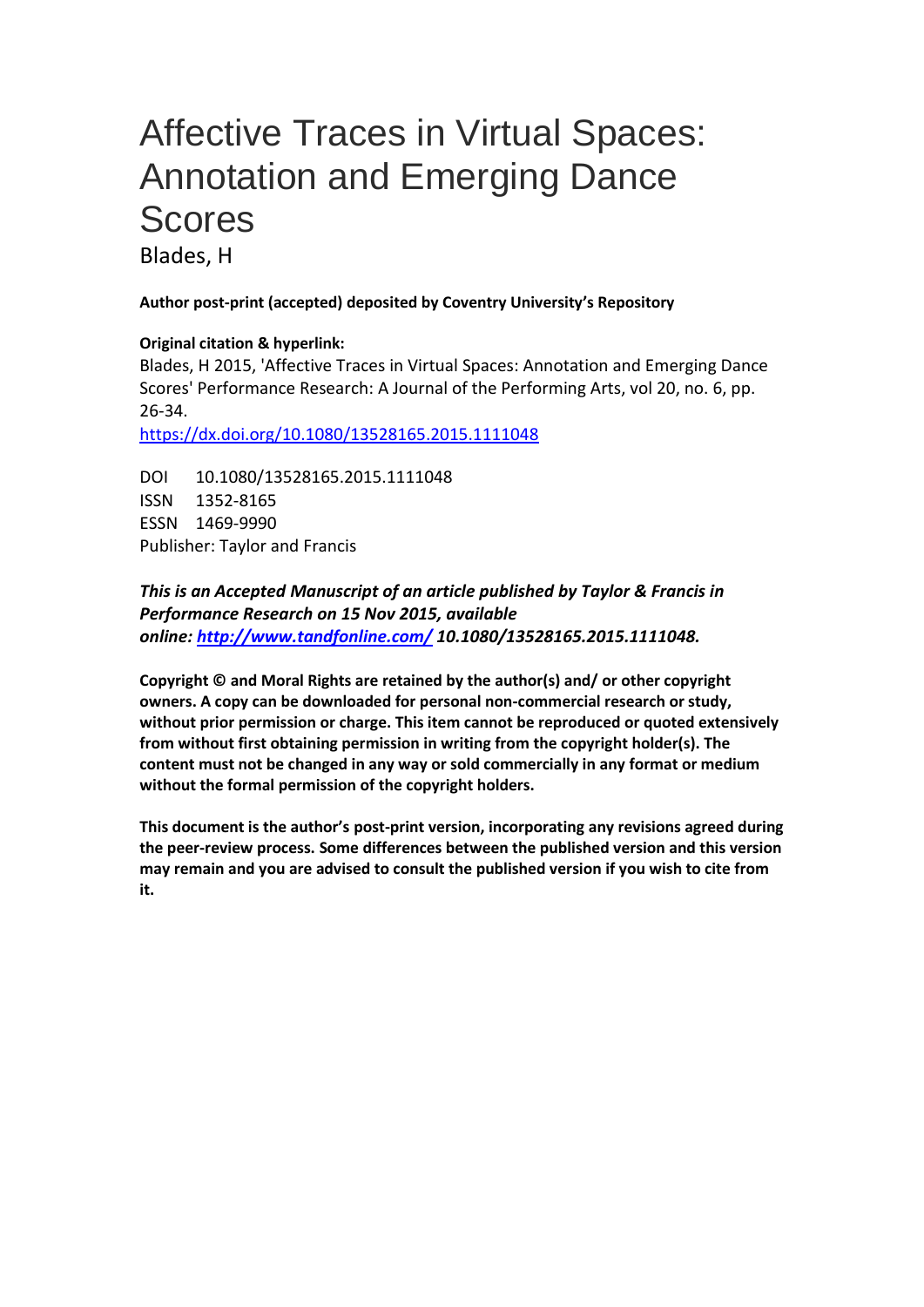## **Affective Traces in Virtual Spaces: Annotation and Emerging Dance Scores**

#### **Hetty Blades**

#### **Introduction**

The potential of codified notational systems to adequately document dance works has been the subject of much discourse and debate. One school of thought, following scholars such as Nelson Goodman (1976) Anne Hutchinson Guest (2005, 2000), Graham McFee (1992, 2011), Natalie Lehoux (2013), suggests that movement notation systems such as those developed by Laban, Joan and Rudolf, Benesh,and Eshkol and Wachmann are the only way to fully inscribe movement. Lehoux suggests, 'Notation systems are essential to the description of movement' (2013: 154). On the other hand, scholars such as Katja Čičigoj (2013), Bojana Cvejić (2012) and Miriam Van Imschoot (2010) argue against the need for codified notation.

Similarly to western music notation, which represents specific notes, movement notation uses symbols to stand for parts of the body and their movement through space. Although a seemingly useful tool for recording and analysing movement, no single system has ever been universally adopted. Critiques of notation often focus on the apparently reductive mode of representing the body and the seeming fetishization of the document over the event (Čičigoj 2013, Van Imschoot, 2010). The widespread use of recordings for the restaging and appreciation of dance further provokes this debate. Recordings provide a more accessible record, which maintains the perceptual presence of the body. However, they offer only one instance of the work, failing to allow for multiplicity and difference. Some scholars argue therefore, that recordings can never truly capture the work and question their value for re-instantiation and appreciation (Phelan 1993, McFee 2011).

The increased prevalence of digital technology and the generation of new forms of 'score', 'archive' and 'installation', add further layers to the debate. Referred to by Scott deLahunta (2014), James Leach (2013) and others under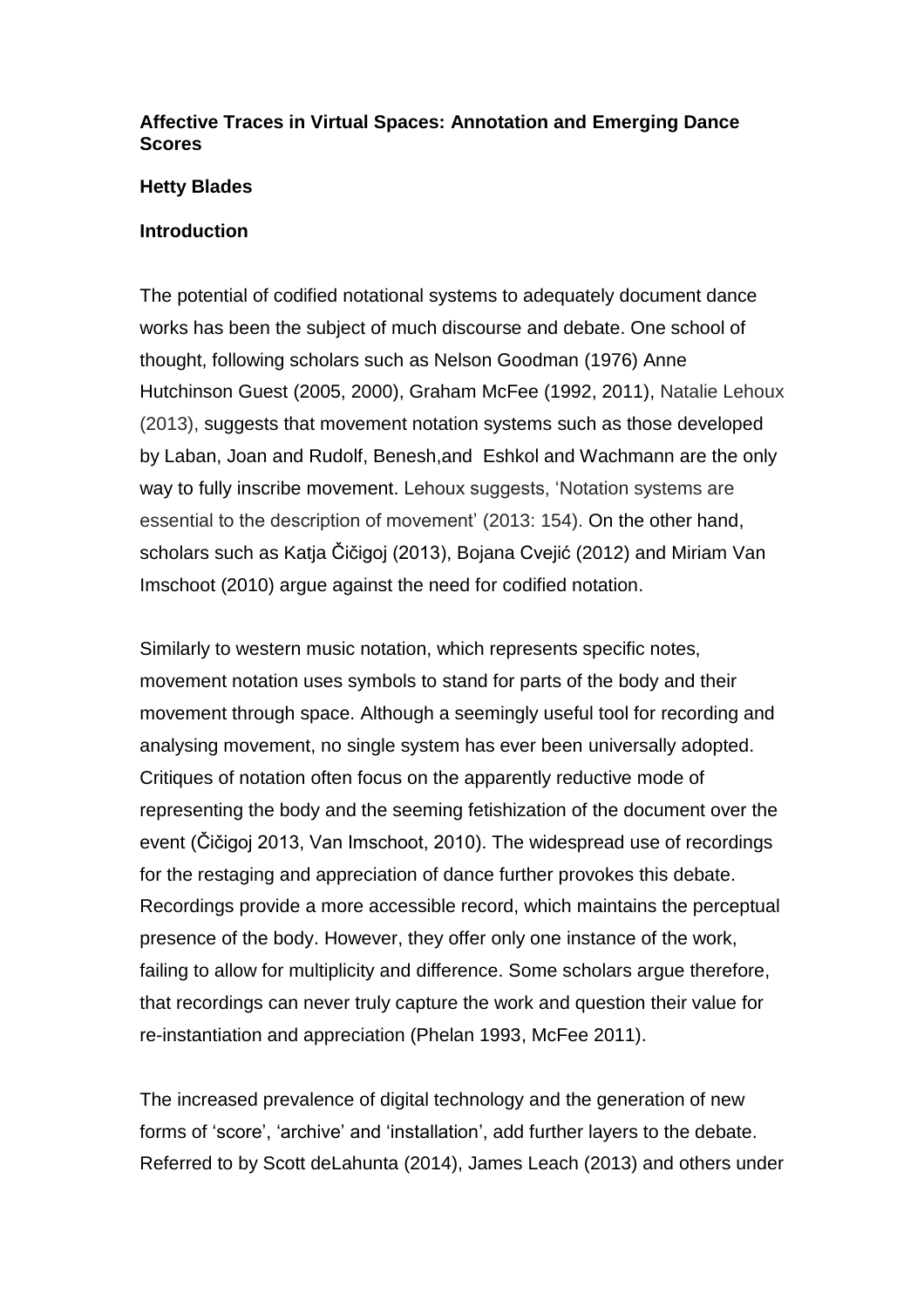the emergent rubric of 'choreographic objects'; these entities cross and challenge existing modes of description. Perhaps confusingly, the term is used to refer to two different, albeit related types of things. Frankfurt based contemporary choreographer William Forsythe uses it to discuss artefacts that are created in accordance with choreographic principles (2008). However, following Leach, deLahunta and Sarah Whatley (2008), I use it to refer to an object that is created with the intention to articulate and disseminate choreographic thought. [{note}]1

This paper considers three 'choreographic objects', which are also referred to as 'scores'. Synchronous Objects for One Flat Thing, reproduced (Forsythe/OSU 2009), Using the Sky (Motion Bank/Hay 2013) and A Choreographer's Score Fase, Rosas danst Rosas, Elena's Aria, Bartók (De Keersmaeker and Cvejić 2012) use annotation by the choreographer or by an authorised proxy to analyse the works they score in various ways. The method either provides a hidden tool, or is laid over the top of recordings, drawing the viewer's attention to certain features. This paper introduces some of the ways that annotation is used in these scores before focussing in depth on the aesthetics and 'affect' of the annotations on Synchronous Objects. Drawing on the work of Human Geographer Derek McCormack (2013) I draw comparisons with notation to consider how annotation maintains and reframes the expressive and affective experience of dance movement.

### **Annotation and Digital Scores**

Synchronous Objects is the second major project from Forsythe and his team concerning ways in which 'choreographic thinking' (Forsythe 2008) can be shared through technology. Forsythe's interest in this area dates back to the production of the CD- Rom Improvisation Technologies: A Tool for the Analytical Dance Eye in 1999.

This tool uses video annotation to map Forsythe's movement and visualise the relationships between body parts. The technology helps the viewer to see the shape of the movement in space, highlighting otherwise invisible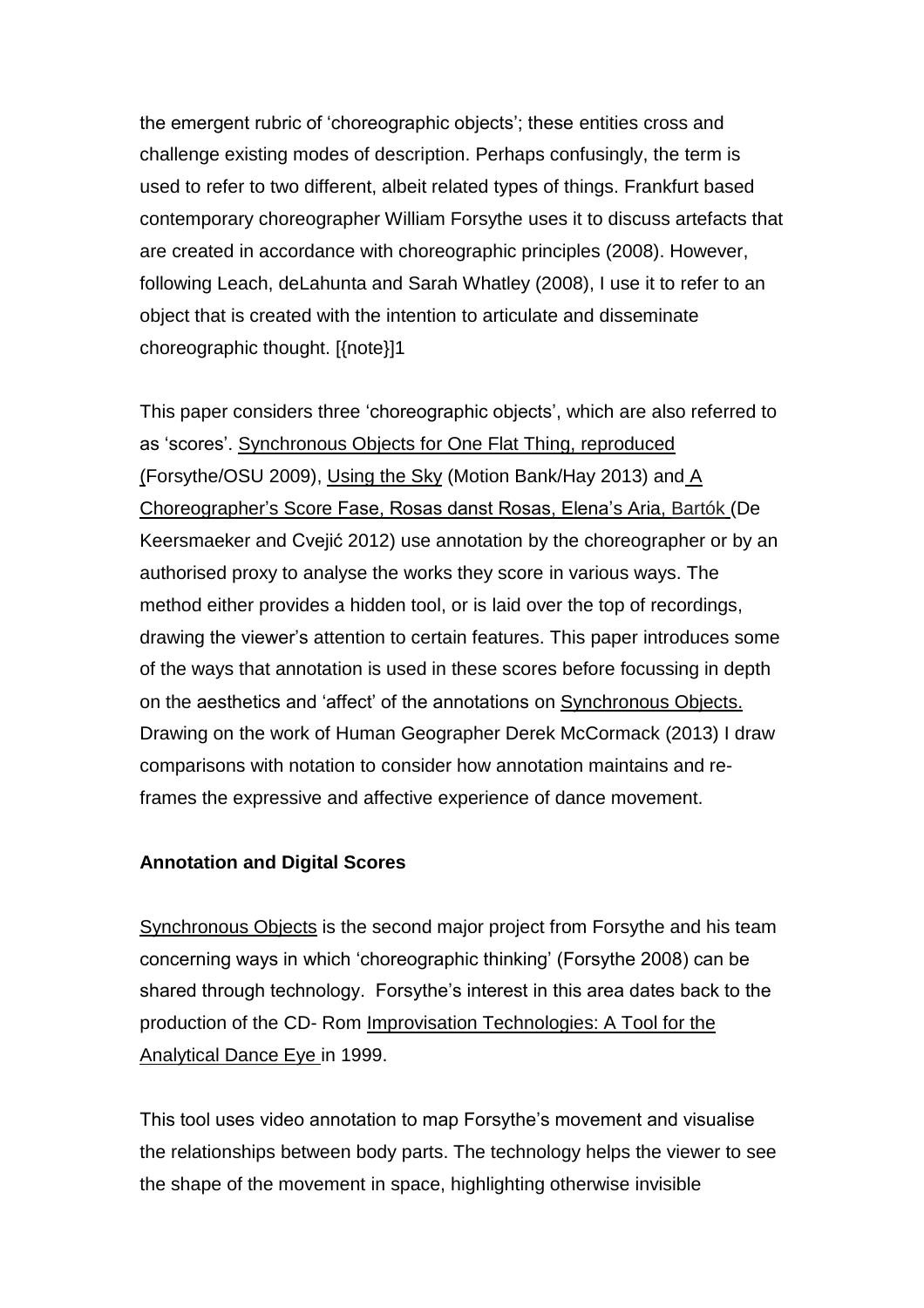relationships, pathways and traces. Synchronous Objects furthers this enquiry, this time focussing on a single work. The site analyses and maps the choreography of Forsythe's stage piece One Flat Thing, reproduced (2000), using a film version by Thierry de Mey (2006). Forsythe worked with Norah Zuniga Shaw and Maria Palazzi at Ohio State University's Advanced Computing Centre for the Arts and Design to create a score comprising 20 digital objects, inspired by the question, 'What else might physical thinking look like?' (Forsythe et al 2009).

One Flat Thing, reproduced features seventeen dancers, whizzing around a high-ceiling space, contorting their bodies over a grid of 20 tables. As the film begins, the dancers rush towards the camera, dragging the tables behind them. Once the set is in place the space empties, leaving two male dancers moving between the table-tops. The dancer on the right throws an arm through space, whilst the other kicks a leg. They are positioned close together; their actions appear to be related, although they are not in unison and do not make contact. Other cast members gradually join the action. There are very few recognisable movements or motifs. A mass of quickly moving bodies creates a sense of chaos. Yet, fleeting moments of unison make it clear that this chaos is actually highly organised, even if the rules and structures are not readily apparent..

American dance critic Roslyn Sulcas suggests:

Mr Forsythe brilliantly constructs the chaos to resolve into sudden movements of alignment. The organization of shape (legs stretching straight up), directions (heads turning the same way) and dynamics (everyone speeding or slowing) keep the eye focused and the machinery of the work in order. It's fascinating, exhilarating; like nothing you have seen before (Sulcas 2014).

Sulcus describes how a viewer may see the structure of the work. However, her position as a critic implies extensive experience of viewing and analysing dance. Spectators who are less used to reading choreography may well miss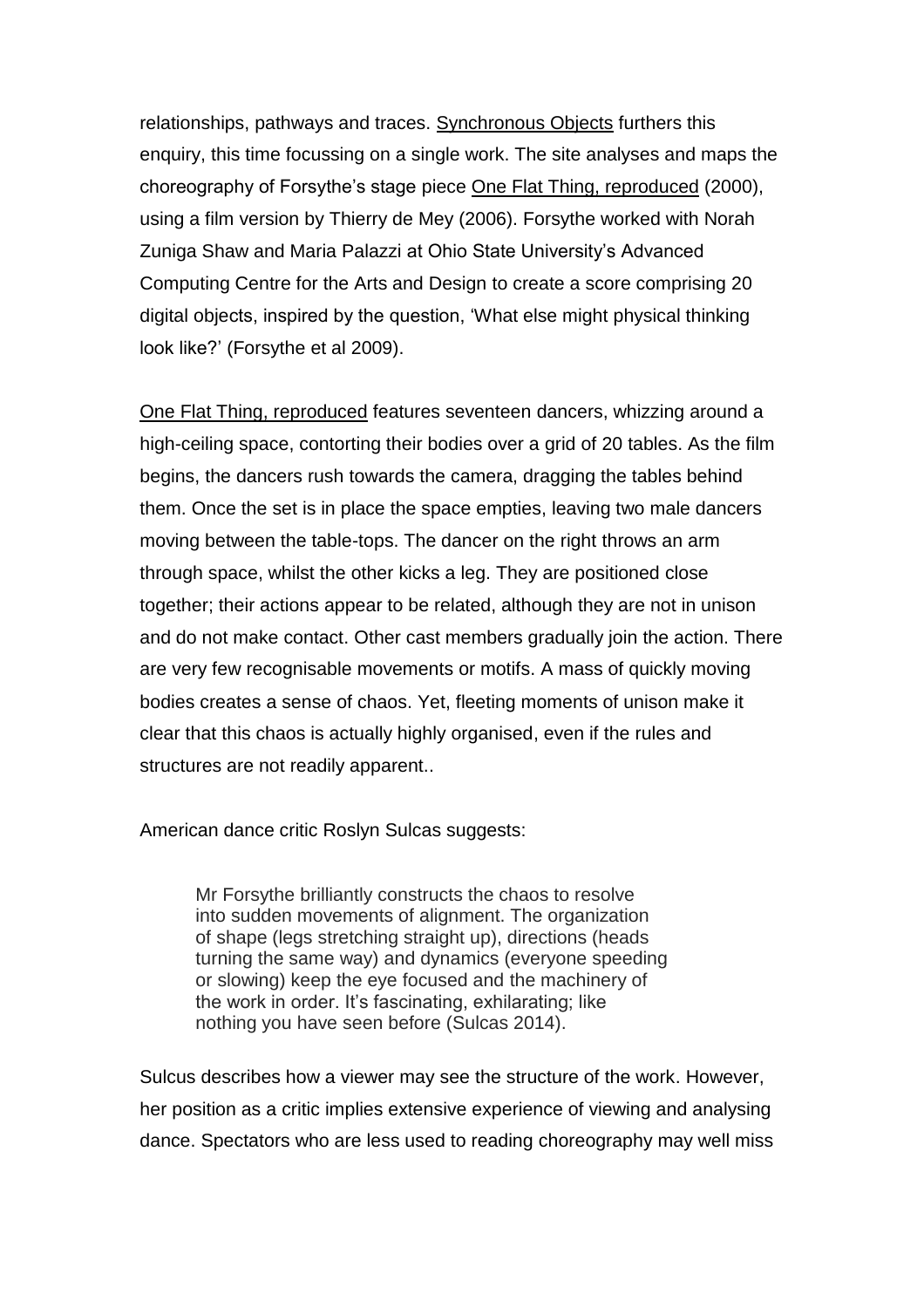the organisational indicators that keep Sulcas focussed. Philosopher Alva Noë describes the work as a,

complex phenomenon, that is to say, as an event; the work is compelling and absorbing, but it is also, like many dances, and like life itself and the environments we occupy, very difficult to understand; that is, it is nearly impossible to command a clear view of it (Noë 2009).

This problem is addressed by Synchronous Objects*,* which aims to 'unlock' the structures of the work, to help users recognise the systems of organisation and disambiguate the dance. Palazzi (2009) describes how the team initially used annotations to reduce the visual complexity of the dance so that they could understand the core systems. They gathered extensive data regarding the work's structural features, to develop a diverse set of 'objects'. Some of the objects are didactic, leading users through a clear path and demonstrating a motivation to educate, whilst others are more expressive. Video annotation is often used to visualise the relations discovered through the team's analysis. For example, in an object entitled 'The Dance', a video of the work is surrounded by data demonstrating the cues and alignments between the dancers, with features foregrounded by coloured annotations, digitally inscribed over the top of the recording.

The 'Alignment Annotations' object uses colour-coded lines and curves to show how movements relate. The annotations have a practical function, to 'make the spatial and temporal patterns of the dance's alignments spring into view as you watch' (Forsythe et al 2009). They appear in real time, meaning that the inscriptions are only visible as long as the moment of alignment between the dancers occurs. As a result, they become seemingly part of the dance, echoing the rhythms and dynamics of the movement. For example, as the first dancer's arm movement correlates with his partner's leg swing the relations between the actions are made visible by sweeping white lines. As the action builds, so too do the annotations, carving temporary traces through virtual space. The annotations can also be viewed without the film. Without the dancers, the coloured forms slice through black space. Spiralling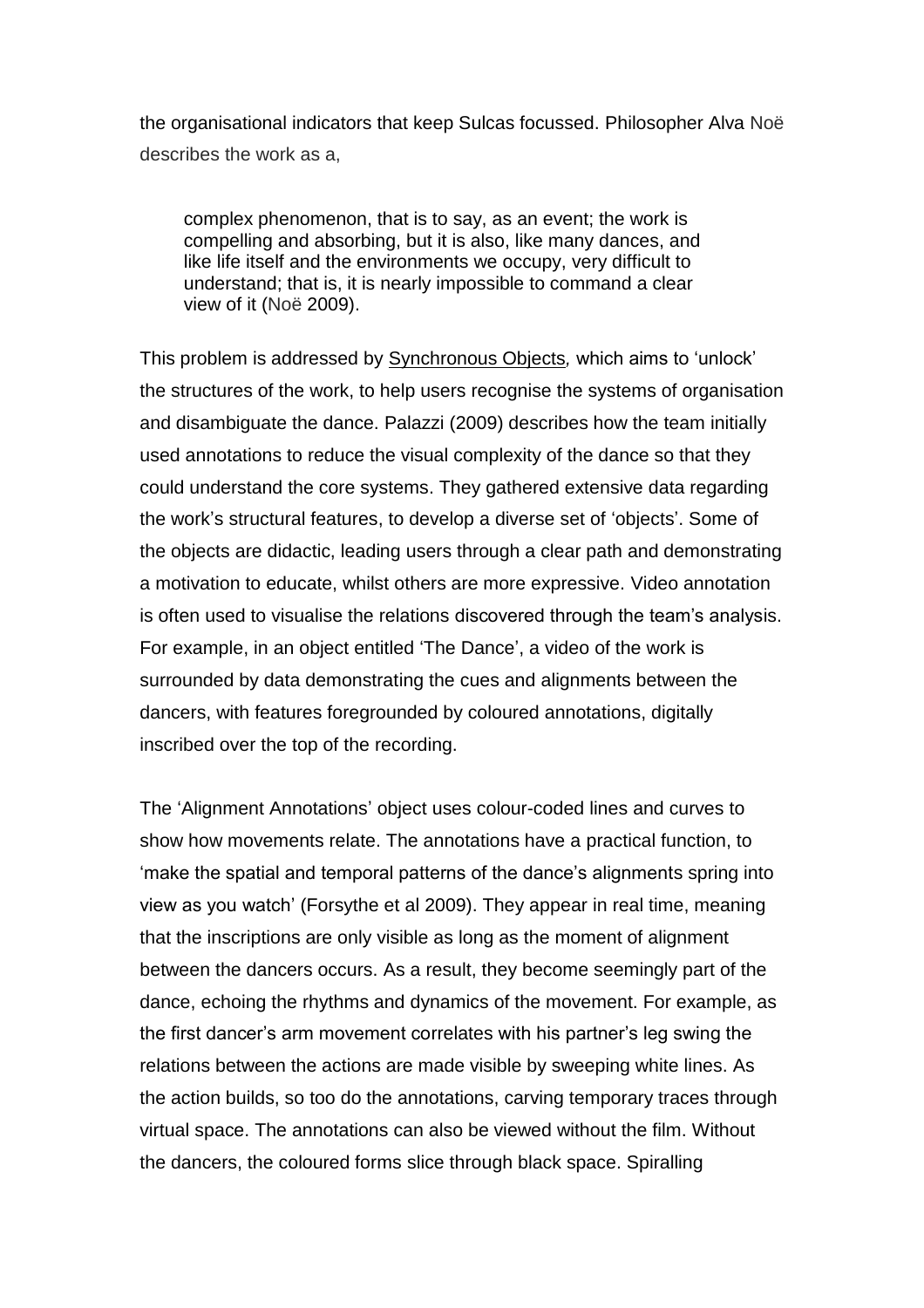geometric forms (dis) appear, arising from nowhere. They circle around each other, intersecting and continuing on. The animations move quickly. They leave nothing behind: traceless traces of invisible movement. The dancers' bodies are no longer present, yet their energetic impetus is maintained.

Following Synchronous Objects Forsythe initiated Motion Bank, a three-year project (2010 – 2013), led by deLahunta, which resulted in online scores of work(s) by Deborah Hay, Jonathan Burrows and Matteo Fargion and Bebe Miller and Thomas Hauert. Annotation was also used in the development of these scores, to analyse the works and help the research team to comprehend movement structures (Motion Bank 2013.). Hay's score Using the Sky demonstrates how annotation was used in different ways to Synchronous Objects. The score considers Hay's solo work No Time to Fly (2010), for which Hay wrote a detailed score through language and sketches. The score was sent to three dancers, who were each recorded performing the work seven times. The 21 digital renderings were annotated using Piecemaker, a video annotation tool developed by Forsythe company member David Kern (Motion Bank 2013.) a version of which is now available via the Motion Bank site.

No Time to Fly is an 'open' work (Rubidge 2000), meaning that there is no set movement structure, and that every instance of the work can appear different to the last. Annotating the videos allowed the team to identify where and when the performers were moving from one part of the score to another, revealing structures that are otherwise imperceptible. The team aligned the recordings with a digital version of Hay's original score, and with other forms of information including spatial diagrams, written accounts and interviews from Hay and the dancers. This annotation process enabled the systemization of the features of the work.

The team's annotations served a crucial methodological function, however they remain hidden to the viewer. Nevertheless Using the Sky also adopts a more palpable type of annotation in the form of Hay's notes. Whilst the score is complete without her notes these provide further insight, and are often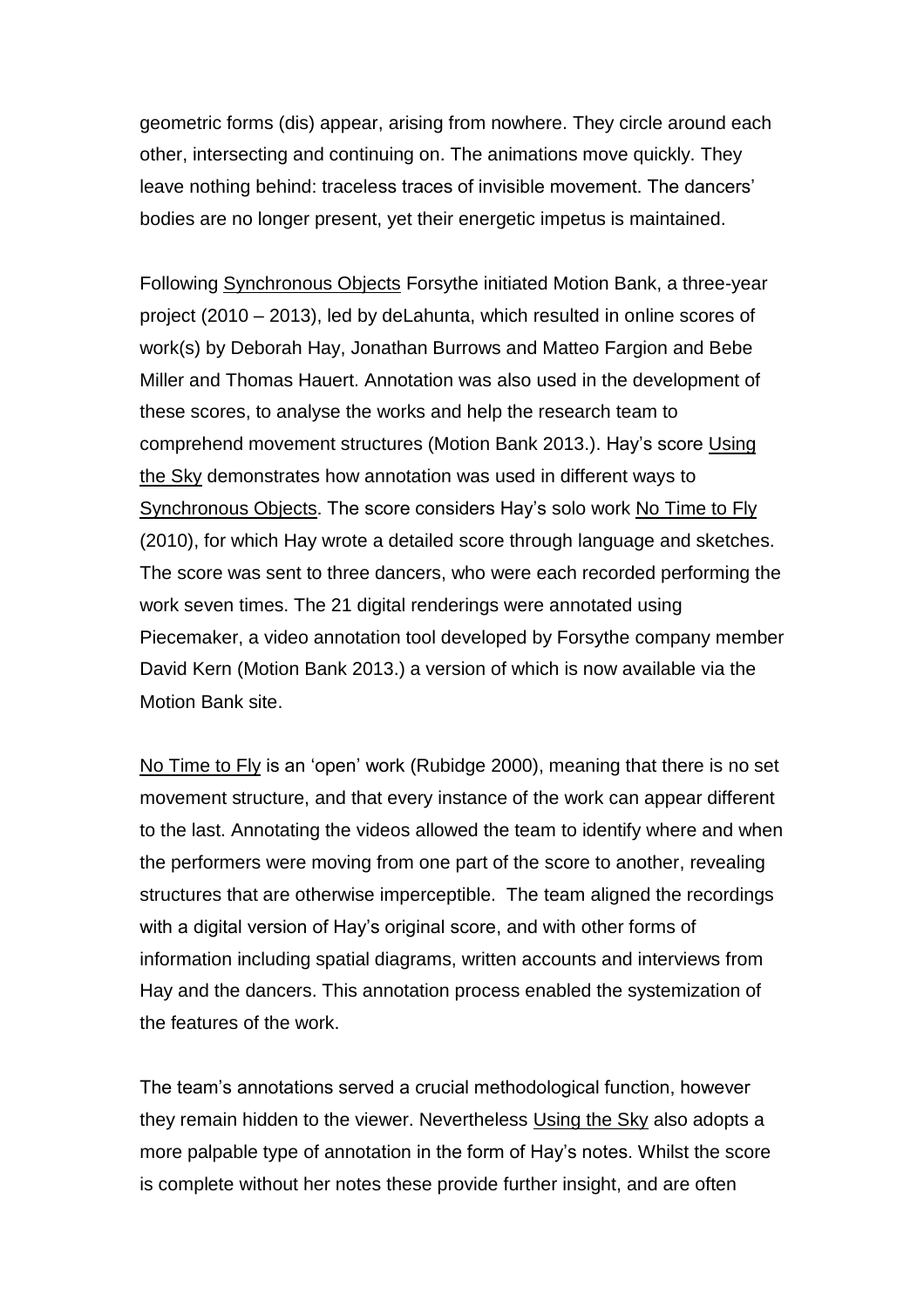longer than the directives. For example, directive 24 reads; 'I mend the field' (Hay in Motion Bank 2013). This is followed by the note, 'Accepting any movement, I call it mend. At the same time it is an effort not to automatically produce comforting arm or hand movements or behave like a mother hen' (Hay in Motion Bank 2013). This demonstrates the ambiguity of Hay's writing and shows how the annotations do not serve to 'explain' in a directive or didactic manner, but flesh-out the framework of the score, allowing a deeper vision of Hay's way of thinking.

A Choreographer's Score is more explicitly concerned with structure than Using the Sky. This score is also more analogue than the previous examples. It takes the form of a DVD and book, collaboratively authored by Anne Teresa De Keersmaeker and Bojana Cvejić examining the structures, inspiration and choreographic processes of De Keersmaeker's early works. To develop the score Cvejić examined all available documents about the works and held extensive interviews with De Keersmaeker (Cvejić in De Keersmaeker and Cvejić 2012). During the interviews De Keersmaeker deconstructs the choreographic material and structure. For instance, discussing the first section of Rosas danst Rosas (De Keersmaeker 1983), she starts by explaining how the choreography arises from one phrase (in De Keersmaeker and Cvejić 20122012: 86). Readers are directed to the correlating section on the DVD, where De Keersmaeker uses a chalkboard to explain how the phrase is made up of five sections (A,B,C,D and E) and that each part of the phrase can be danced either with attack, or with a slow and suspended dynamic (De Keersmaeker in De Keersmaeker and Cvejić 2012). These sections are interspersed with video footage of the work in performance, and clips from a film version of the work (de Mey 1997), allowing the viewer to see how the structure is enacted in performance.

The annotations on A Choreographer's Score are verbal. De Keersmaeker talks over the footage; referring to sections 'A', 'B', 'C' and so forth. This helps the viewer to forge links between the information outlined on the board and the work in performance. As she continues the discussion is expanded, providing detail about the rhythm and motivations of the material. She starts to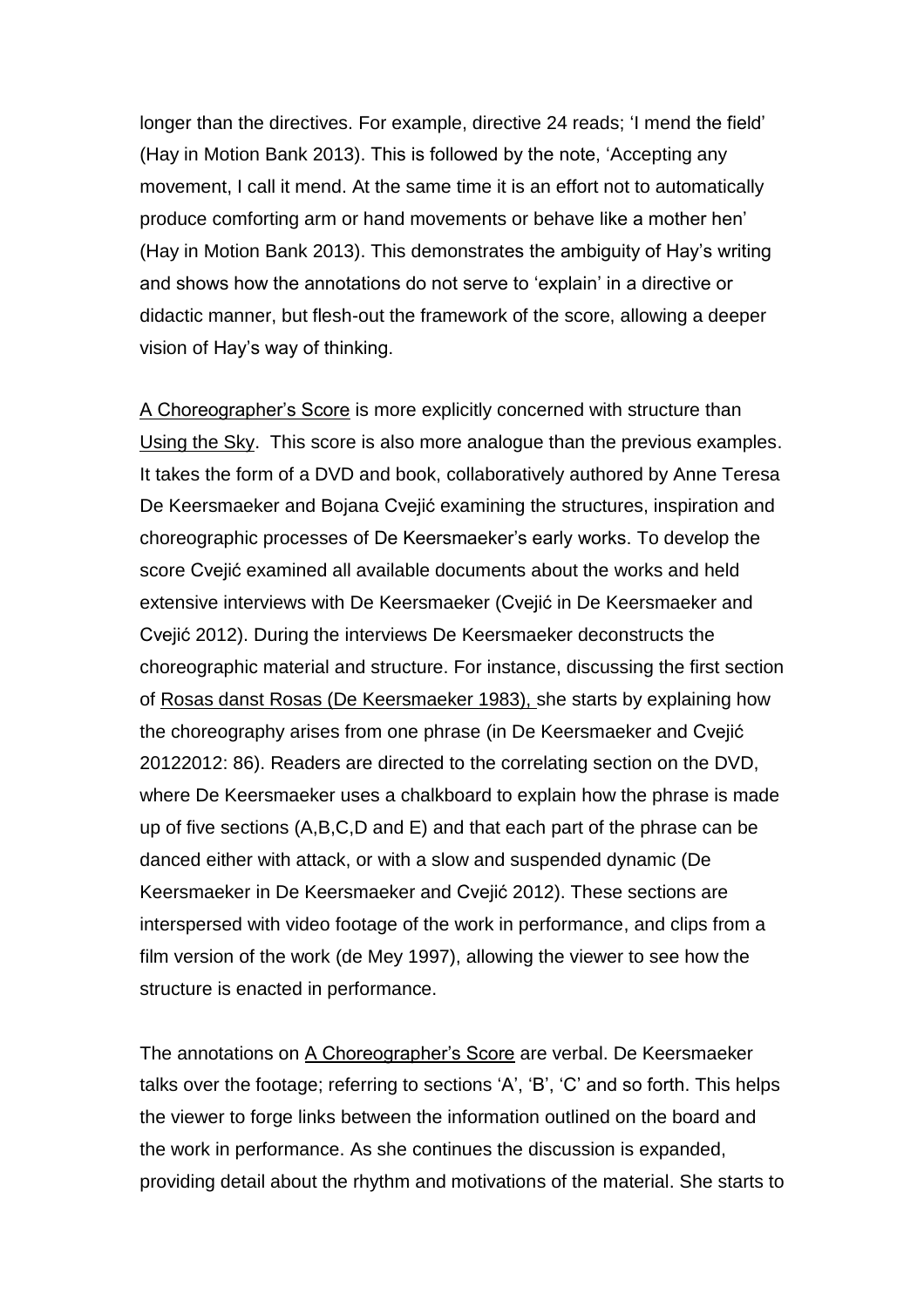use full sentences, such as, 'The second movement opens with the nodding to each other. The dancers look at each other and pair up' (in De Keersmaeker and Cvejić 2012). 2012). The descriptions keep pace with the movement, drawing attention to the structure and relations between the dancers. As the DVD continues De Keersmaeker's verbal annotation becomes more constant, her tone becomes discursive and she starts to include descriptions of the dynamics, such as; 'C with stops and with really pulling out the pauses' (De Keersmaeker in De Keersmaeker and Cvejić 2012).

When talking over the movement De Keersmaker's tone is different to when demonstrating. She speaks softly and slowly, as though not wanting to overshadow the movement. Cvejić suggests, 'The choreographer's parole fleshes out the account with affective tones of storytelling that the text is numb to' (in De Keersmaeker and Cvejić 2012: 12). De Keersmaeker's voice informs the aesthetic and affect of the video. But is this still annotation or has this become narration? [{note}]2 The notion of annotation implies a practice of highlighting key points and drawing certain aspects into focus. Whilst De Keersmaeker does this in the way that she focuses on structure, the consistency of her speech generates a sense of narrative. The point at which annotation becomes narration is perhaps open to interpretation, however I suggest that De Keersmaeker's simple structural markers are verbal annotation, whereas once the talking becomes discursive and anecdotal she starts to provide a narrative.

Cvejić suggests that the documents gave her clues as to what was invisible in the work alone (in De Keersmaeker and Cvejić 2012: 10), going on to claim that, 'De Keersmaker and I try to lay out the work and all that constitutes it' (Cvejić in De Keersmaeker and Cvejić 2012: 11). These articulations highlight a similarity with Synchronous Objects and Using the Sky as all three scores use various forms of annotation to excavate hidden features of the work. As with Synchronous Objects, and Using the Sky this publication is not intended for reinterpretation or reconstruction (Zuniga Shaw 2009, Cvejić 2012: 18), rather the scores use annotation to provide insight into the works' structures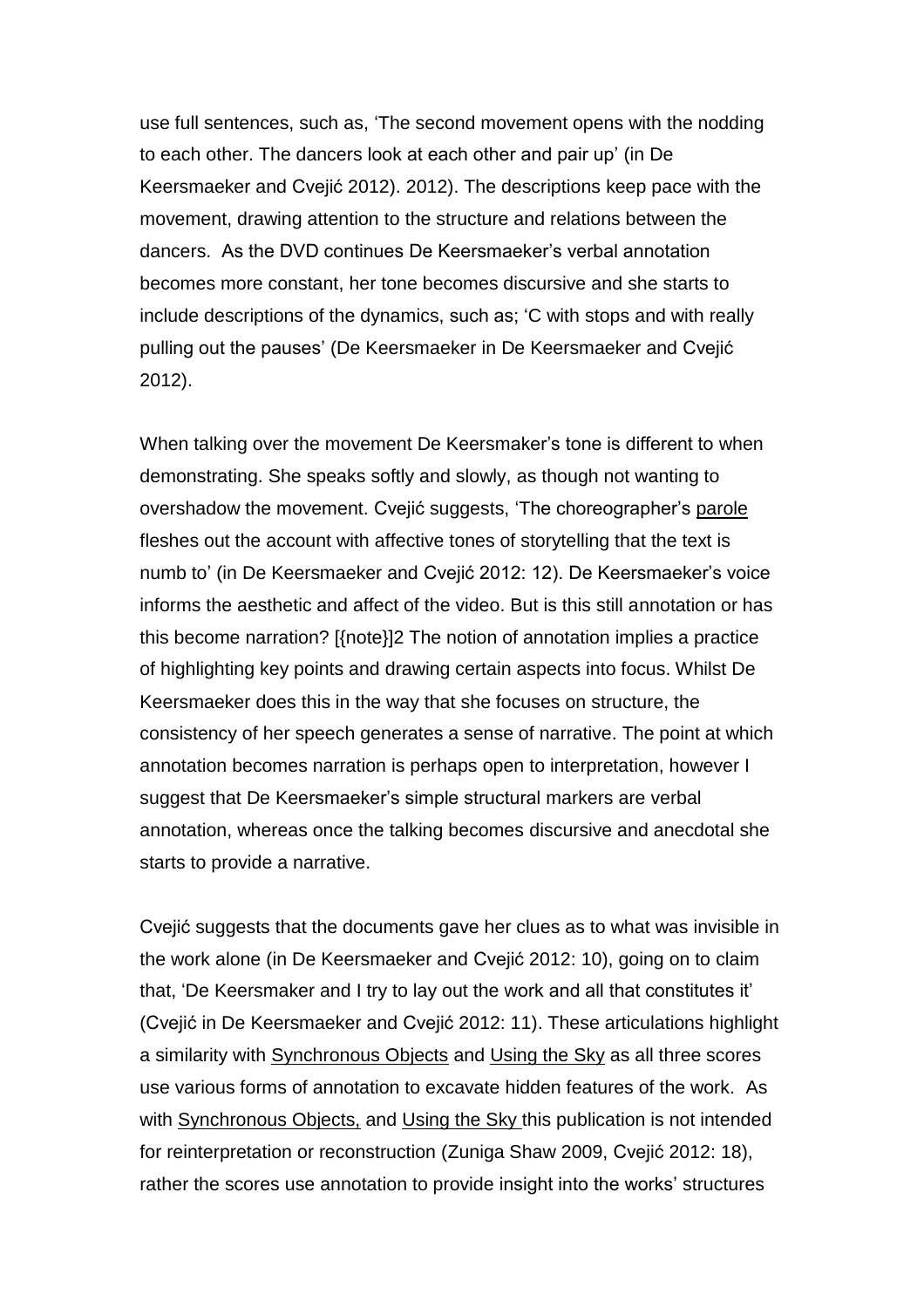and visualise features of the work.

#### **Annotation and Notion**

In dance, the term 'score' is used to refer to a wide array of physical and nonphysical objects. A conventional view, such as that proposed by Goodman (1976) sees a score solely as a work-determining document, written in codified notation. He suggests that to qualify as notation a system must use inscribed characters to denote components, with each inscription standing for only one character, hence avoiding the ambiguity associated with words or drawings (1976: 127). Notation systems have been developed that follow such a framework, including Laban, Benesh and Eshkol-Wachmann notation. However, these systems are used relatively infrequently, with choreographers and dance artists more often using idiosyncratic inscriptions to record features of the work, and as part of the creative process (deLahunta 2004). Whilst the term notation has no essential relationship to codification, artists' sketches and notes do not aim for universality. Therefore, I use the term notation to refer to codified systems that aim to provide a sharable mode of documenting movement. Alongside idiosyncratic notes, scores may be non-physical, such as those used in improvisational practices. In such cases a set of instructions, parameters or stimuli are given to, or agreed upon by the performers in order to instance the work.

The breadth of scoring practices means that as a choreographic term, 'score' has arguably become ubiquitous. However, scores are constrained by some commonalities. The term generally refers to a set of instructions or parameters that document and/or initiate action. Dance scores usually provide stimulus for movement, or instigate the performance of a specific practice or dance work. However, the scores discussed here problematize this conception insomuch as they do not aim only document or instigate action, but to encourage specific ways of seeing the work. Whilst they have a generative capacity and are likely to inform future choreographic practices,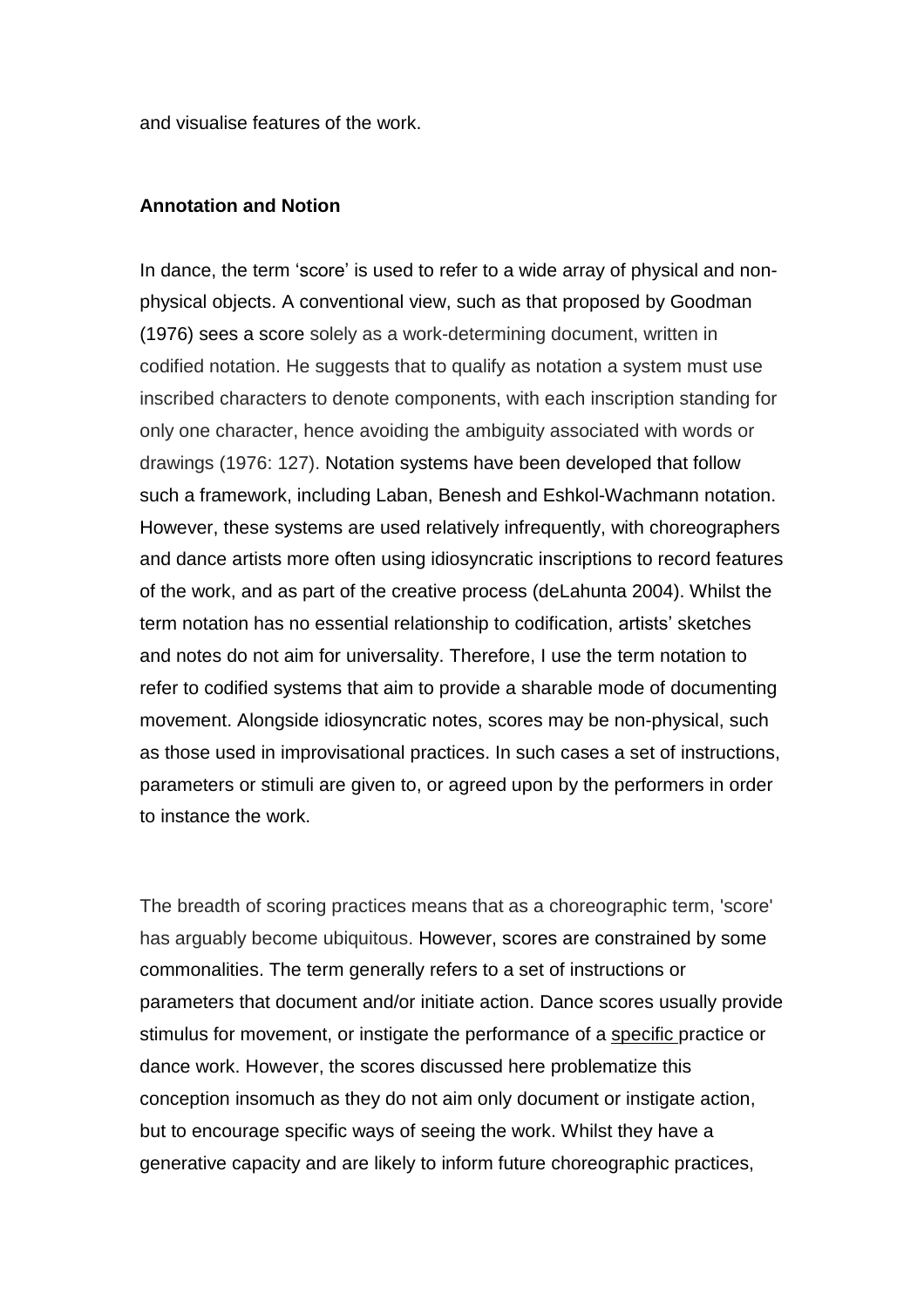this is not their primary or sole function. It is not even clear that all three examples are commonly accepted as scores; for example, Zuniga Shaw uses the terms 'visualizations' and 'objects' (2014: 97). However, the use of annotations to uncover and make visible dance structures perhaps posits the method a central role in the score-status of these objects.

#### **Affect, Aesthetics and Experience**

Observing the work via these scores offers an experience that departs dramatically from a conventional theatre context or an unaltered recording. In all three cases the explicit intention of the annotations is to reduce complexity by making choreographic structures perceptible to the observer. However, they also function much more broadly, offering first-hand insight and striking aesthetic forms. There are important differences between the written, spoken, visual and hidden annotations. For example, whilst Hay's notes provide access to elements of her experience and arguably inform readings of the work, they do not impact on the aesthetic experience in the same way as the visual annotations on Synchronous Objects*.* [{Figure 1}]

In the case of Synchronous Objects, the annotations focus primarily on the relations between the dancers, arguably stabilising such features. However, performance philosopher Petra Sabisch suggests, 'Relations are not describable as fixed or signified objects; rather, they are extremely subtle, changeable, they have different coexisting durations' (2007: 7). If relations are intrinsically unstable, why annotate them in this way? Does this stabilising process not echo the problems of codified notations by reducing the complexity of movement? McCormack suggests that abstraction is conventionally critiqued as reductive (McCormack, 2013: 179), but that Forsythe's work might allow for a more 'affirmative' view of abstraction (2013: 179), due to the way that his movement works with decentralised points in space and creates generative geometric forms (2013: 180).

These observations certainly seem to relate to *One Flat Thing, reproduced*, in which the bodies contort and twist, and are frequently off-centre and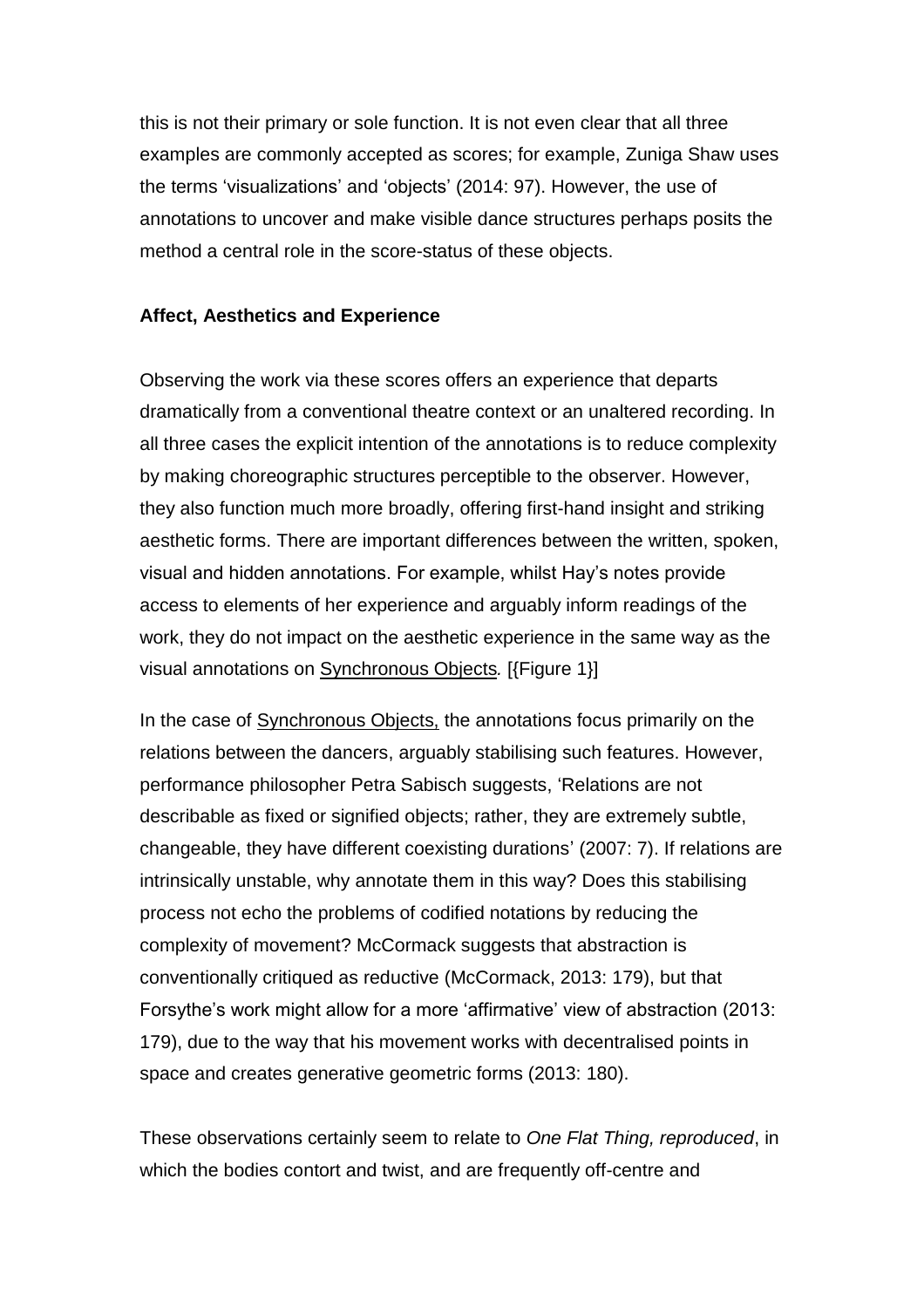dispersed erratically through space. However, as McCormack points out, Forsythe's choreography is far from random; it deploys multiple concepts to generate movement. For example, establishing virtual lines between body parts is a key element of Forsythe's process; 'A line or a point is there in space and how you establish it is up to you' (Forsythe in McCormack, 2013: 182). Whilst the imagined line might be 'there in space' for the dancer, or even a highly trained observer, these features are not generally perceptible in performance. Video annotation in both Improvisational Technologies and Synchronous Objects makes these lines apparent for the observer. Thus annotation of abstract forms within Forsythe's work allows the viewer to share in the concepts, expanding as opposed to reducing the vision of the movement.

Annotations are also expansive through their potential to re-present the resonance of movement through space and generate affective relations with the viewer. Sabisch and McCormack use the term 'sensible' to refer to that which relates to the senses (Sabisch 2007: 7). This seems key; it is possible to argue that the affective nature of the annotations ignites a relational 'senseible' form of interaction between the viewer and the work. According to Sabisch, relations can only be described through the senses, meaning that their effect and affect are central to their function. Their dynamic, aesthetic qualities and affective function generate new relations with the viewer.

The notion of 'affect' has gained currency in recent writing in cultural studies and the social sciences, resulting in the so-called 'affective turn', described by dance scholar Stefan Apostolou- Hölscher (2014: 79) as a departure from text-centred performative theories. Discussing the generative relationship between bodies and space, McCormack suggests that, 'Affective qualities are those heterogeneous matters of the sensible world we often try to capture through terms such as emotion, mood and feeling' (2013: 3). Although often discussed in relation to the body, McCormack suggests that affect is not constrained to the 'physical limits of bodies' (2013: 3). Conceptualising affect as a relational experience that may occur between living observers and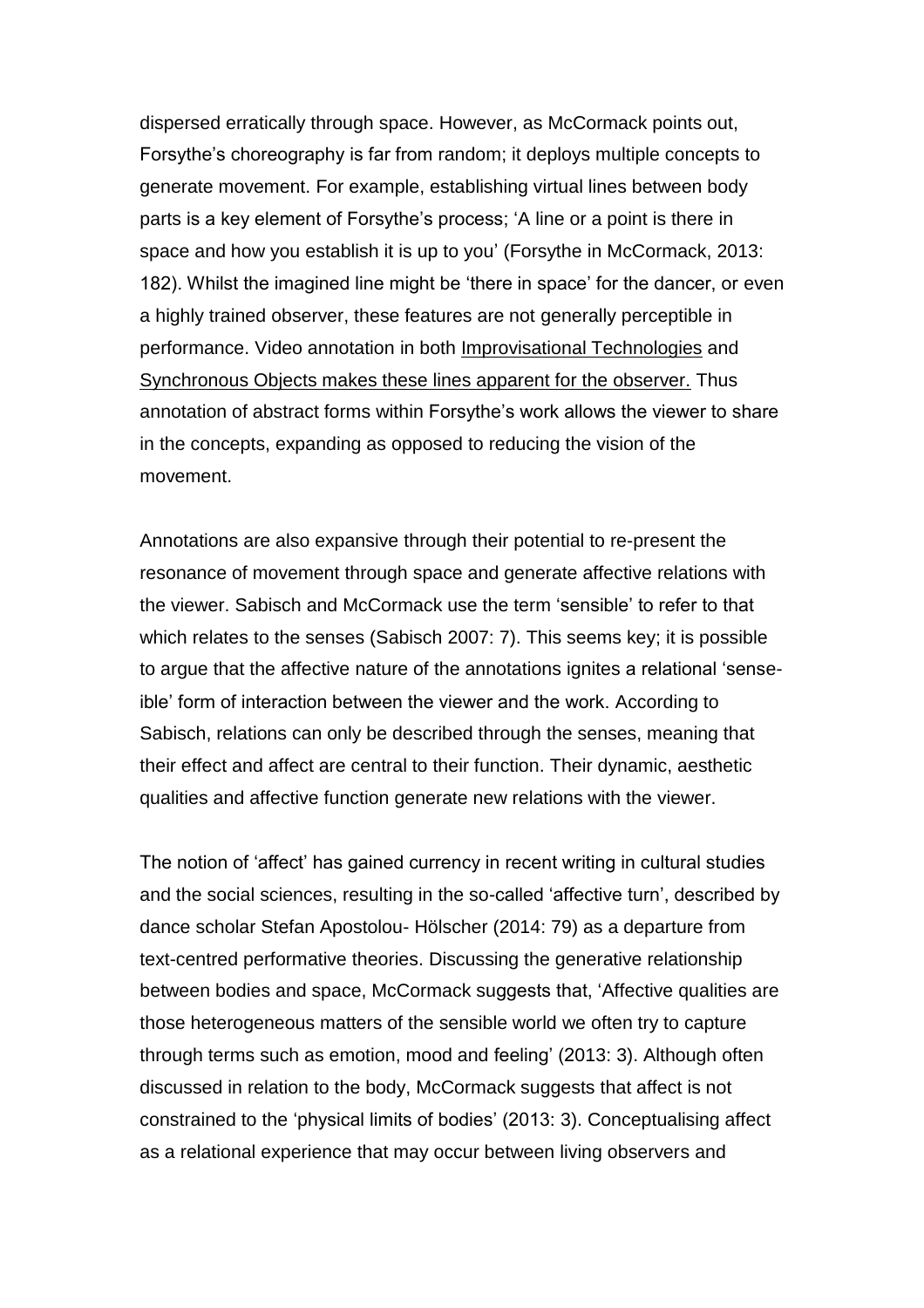digitised forms allows us to further understand the role of annotation in these scores.

So, what makes these annotations affective? How can digitised inscriptions transmit or translate such experiences? A crucial feature in this context is the way that the annotations relate to, and replicate the dancer's experience of space. McCormack conceptualises space as multiple; produced and experienced through a range of sensory experiences and technologies (2013: 2). He describes it as 'never undifferentiated', implying that the body alters the space it moves through (2013: 2). Conceptualising the sensation of the body's relationship to space is often central to dance practices. However, Rubidge points out that affect is not entirely the same as physical sensation, but has to do with 'intensities', which 'express relations and degrees of variation' (Rubidge 2009: 3). This relates to the way that the annotations represent the experience of the dancer; they do not replicate or stand for a specific sensation, but make visual the intensities occurring between their bodies and space. It possible to suggest therefore, that the annotations on *Synchronous Objects* invite the spectator into an imagined version of the performer's experience. The shape of the annotations not only echo the traces of the dancers' limbs, they seem to highlight the affective sensation of the body's altering of space, arguably generating intensities between the viewer and dancer's bodies.

The way in which these annotations inscribe that which is not perceptually present reveals a paradigmatic difference to notation. Apostolou- Hölscher suggests that notation systems provide written treatise, denying the body the opportunity to move freely (2014), but that scholars such as Andre Lepecki (2007) and Sabisch provide a rethinking of how the body can be captured. This shift is articulated through his discussion of 'intensive movements'.

In contrast to extensive movements, which connect already established points in space and bring us from A to B and from pose to pose, intensive movements provoke an affective modification of the body's structure, its components, and its capacity to act. Such movements modify the body's internal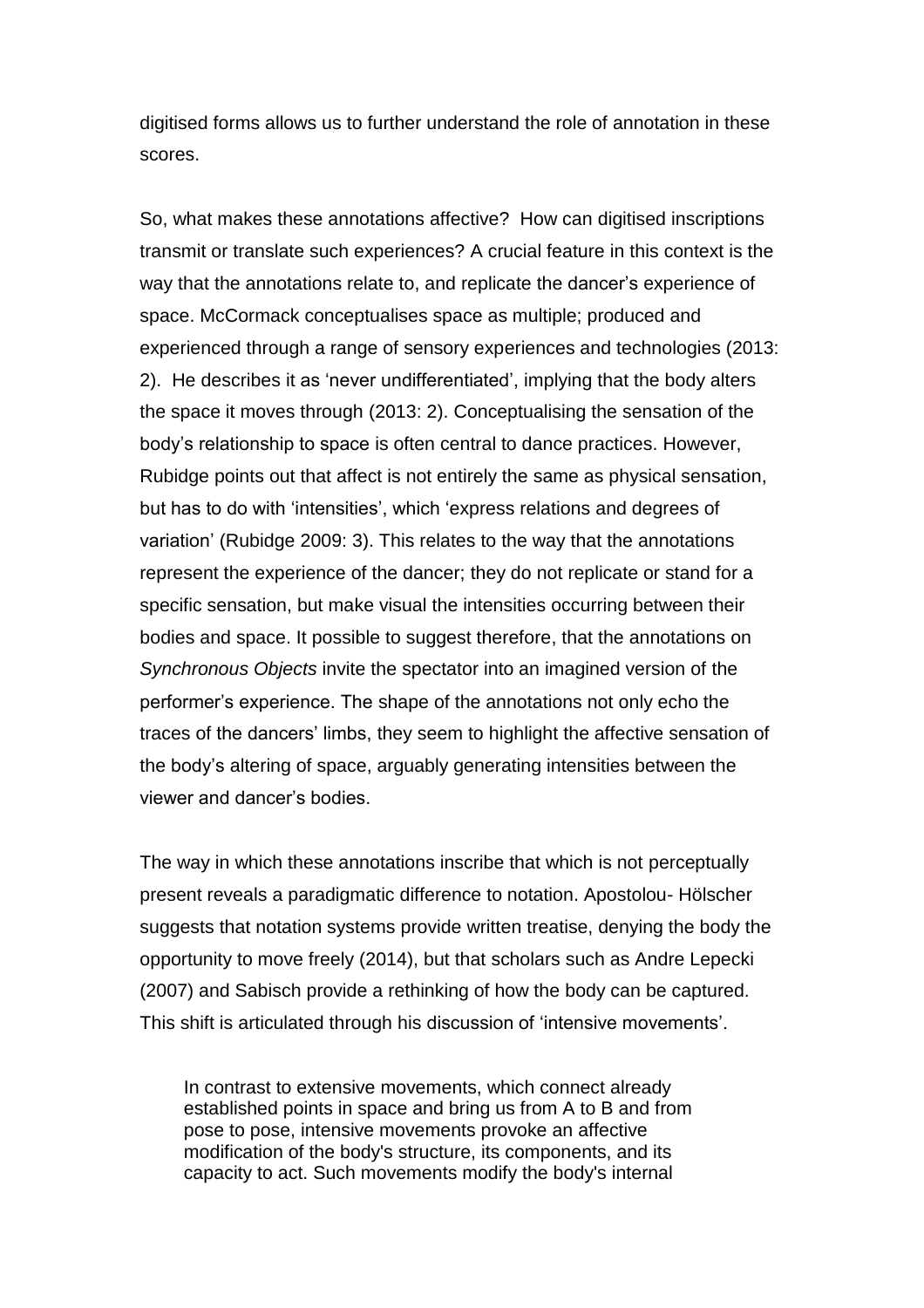relations and its relatedness to a given environment as much as they may transform the environment itself. (Apostolou-Hölscher 2014: 81)

The annotations on **Synchronous Objects** similarly inscribe virtual relations while simultaneously foregrounding the affect and experience of the body in space, in contrast to notation, which simply represents the actuality of the body's positioning.

Claiming that inscriptions deal with virtual relations may seem paradoxical, given that they respond to actual bodies. However, One Flat Thing, reproduced is structured through non-visible relations and the annotations do not denote the specific behaviors of the body, but the affect and resonance of its virtual interaction with the space and other bodies. According to Apostolou- Hölscher this framework relates to a recent tendency in contemporary choreography to consider the body's potential to transform space. He refers to Up in the Air (Ingvarsten and van Dinther 2008) in which the performers bounce on trampolines, suggesting that the movement of the performers, in relation to one another creates a circulation of 'subliminal' qualities (2014: 8), and allows for their bodies to be 'virtually where they are not actually' (2014: 8). I suggest that the intensity and proximity of movement in One Flat Thing, reproduced similarly allows for the construction of virtual relations or intensities, and that by inscribing the body's affective trace, the inscriptions allow the viewer to take part in the experience, foregrounding that which is not (actually) present. As Manning points out, the central aim of Synchronous Objects to explore 'what else' physical thinking might look like, 'is a proposition not for the body itself but for the relational force of movement-moving' (2013: 100).

The function of the annotations depends upon their temporarily. The fact that they do not last allows them to elude fixation. As McCormack points out, 'Abstraction can be a static form withdrawn from the dynamism of the matter' (2013: 182). However, these annotations echo and enhance the dynamics of the movement, by allowing for the impact of the movement to remain for a moment longer. Furthermore, they are not simple lines, they gradually taper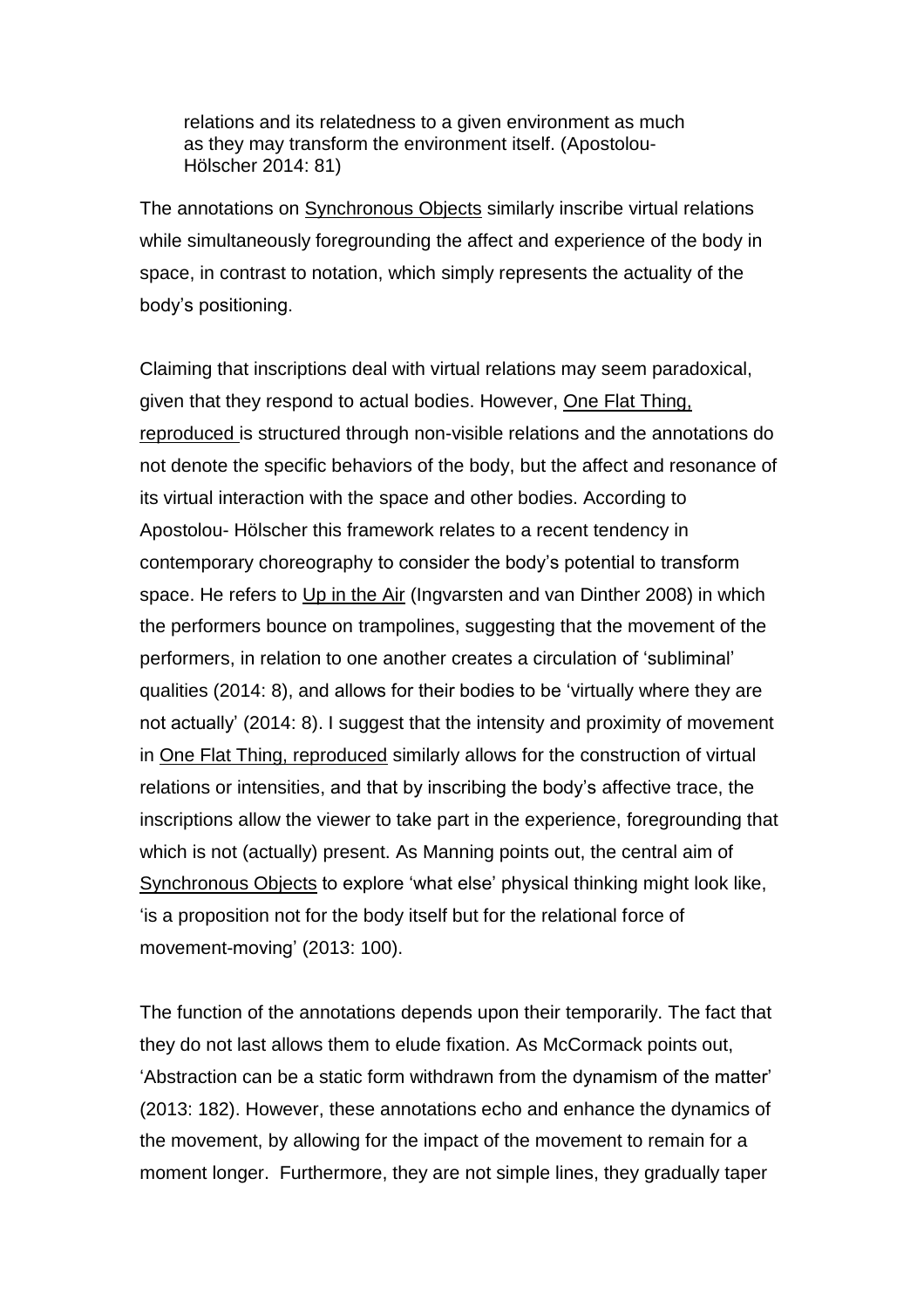and dissolve. As the image above (fig.1) demonstrates, the gradual disappearance of the image echoes the temporal resonance of the movement's impact on space.

#### **Conclusion**

Synchronous Objects, Using the Sky and A Choreographer's Score utilise technology to conflate didactic, structural information with expressive properties of the work. The motivation to share the 'choreographic knowledge' embodied within the work is demonstrated through the affective function of the annotations. As Manning suggests, considering a work's potential to exceed its form and generate a felt sensation that exceeds its structure is key to its success (2013: 101).

Where does this leave the comparison with codified notational systems? Is there any meaningful connection between the two modes of inscription, other than similarity in their terminology? While notation methods such as Labanotation can communicate expressive elements via qualitative inscriptions, (Maletic 2001), these systems are reductive insomuch as they aim to crystalize the movement into its fundamental parts. Systems such as Labanotation are composed from the position of the dancer, whereas the annotator inscribes on top of, as opposed to in the place of, the dancing body. While notation aims to systematize the behaviour of the body, visual, virtual annotations deal with the body's relational engagement with space. Furthermore, whilst codified notational systems often use floor plans to demonstrate the pathways of the dancer(s) in space, annotation systems such as Synchronous Objects highlight the relational interaction between the dancer and space, replicating the impetus of the movement's trace. This position is both internal, as it mimics the experience of moving, and external as it is placed on top of the movement in order to highlight an imagined experience. Such strategies appear to honour the ephemerality of movement by foregrounding the imagined trace of the body.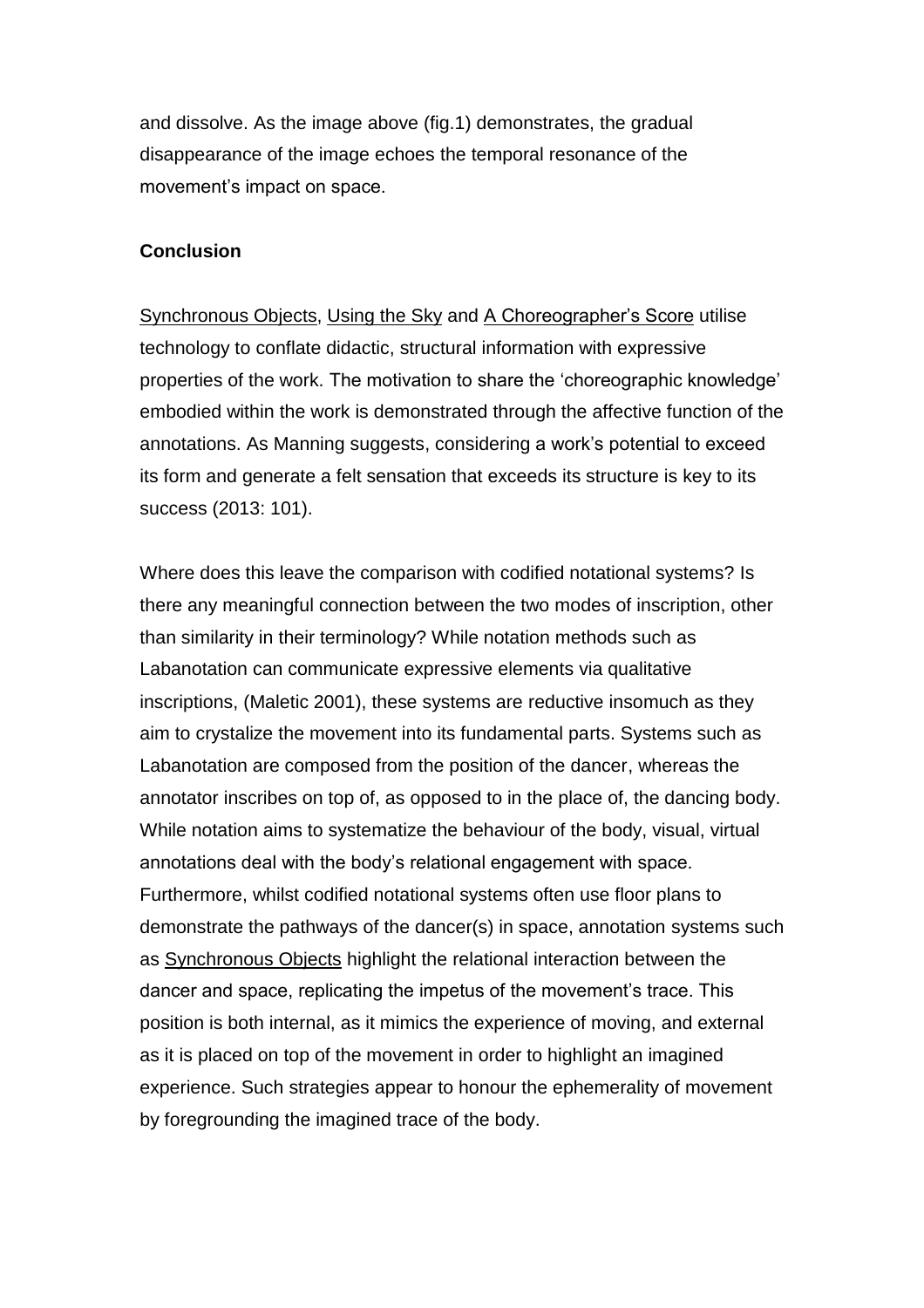Both notation and annotation seek to uncover structures. Both are analytic tools, which abstract from materiality in order to represent something no longer present. However, whilst notation focuses on the hypothetical ideal form of the dancing body, some annotations, such as those examined here,, concentrate on relations and space, opening up possibilities for highlighting that which is not perceptible in performance, such as traces, internal experiences, bridging the theoretical gap between notation and recording.

## NOTES

1 Examples include Siobhan Davies RePlay (Davies et al 2009), *A*  Choreographer's Handbook (Burrows 2010), Double Skin/Double Mind (Emio Greco| PC et al 2006), and Material for the Spine (Paxton 2008).

2 This distinction was pointed out to me by deLahunta (January 2015).

## **REFERENCES**

Apostolou- Hölscher, Stefan (2014) 'Choreography as Form, as Dance, as an Activity', FKW Journal 55: 78- 79, [https://www.fkw](https://www.fkw-journal.de/index.php/fkw/article/view/1271)[journal.de/index.php/fkw/article/view/1271,](https://www.fkw-journal.de/index.php/fkw/article/view/1271) accessed 28 March 2014.

Birringer, Johannes (2013) "What Score? Pre-Choreography and Post Choreography", International Journal of Performance Arts Digital Media 9 (1): 7 -- 13.

Burrows, Jonathan (2010) A Choreographer's Handbook, UK and USA: Routledge.

Čičigoj Katja (2013) 'How to Take Dance Seriously', Maska 28 (159- 160): 107 -- 109.

De Keersmaeker, Ann Teresa and Cvejić, Bojana (2012) A Choreographer's Score, Brussels: Mercatorfonds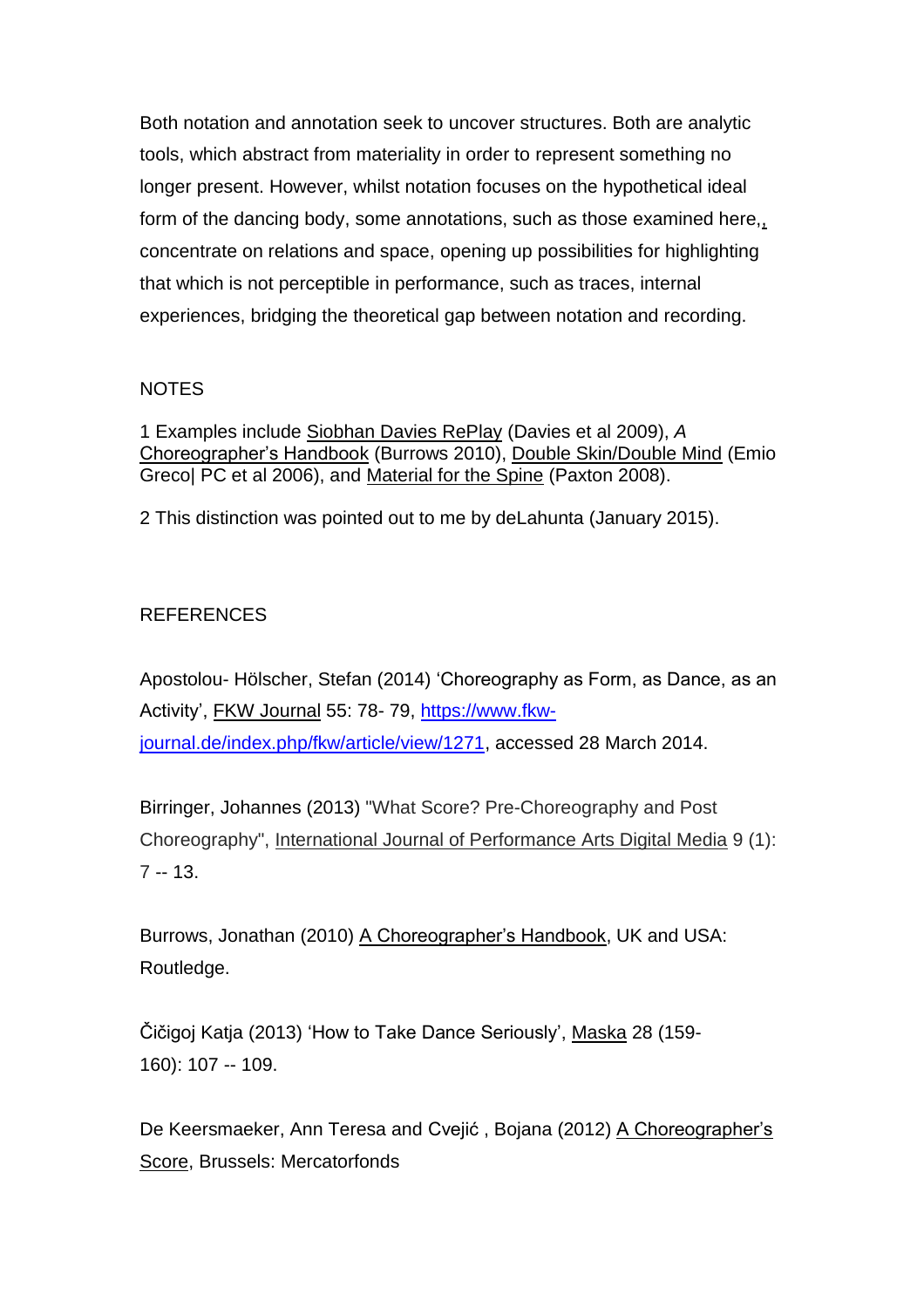deLahunta, Scott et al. (2004) 'Transactables', Performance Research 9(2): 67--72.

deLahunta Scott (2014), 'Publishing Choreographic Ideas: Discourse From Practice', *Tanz & Archive: ForschunsgReisen, Heft 5 :Mobile Notate.* Epodium Verlag. Muchen, pp. 14 -- 21

deLahunta, Scott (2015) Personal conversation, 20 January, London.

Emio Greco| PC (2006) 'Capturing Intention', Inside Movement Knowledge, [http://insidemovementknowledge.net/context/background/capturing-intention/,](http://insidemovementknowledge.net/context/background/capturing-intention/) accessed 20 June 2015.

Forsythe, William (1999) Improvisation Technologies: A Tool for the Analytic Dance Eye, Germany: Hatje Cantz.

Forsythe, William (2008) 'Choreographic Objects', http://www.williamforsythe.de/essay.html , accessed 20 June 2015.

Forsythe, William et al. (2009) Synchronous Objects for One Flat Thing, reproduced www.synchronousobjects.osu.edu, accessed 1 April 2013.

Groves, Rebecca (2007) 'Talking About Scores: William Forsythe's Vision for a New Form of Dance Literature' in Sabine Gehm, Pirkko Husemann and Katharina von Wilke, (eds.) Knowledge in Motion: Perspectives of Artistic and Scientific Research in Dance, Germany: Transcript, pp. 91 -- 10.

Goodman, Nelson (1976) Languages of Art: An Approach to a Theory of Symbols, Indianapolis: Hackett.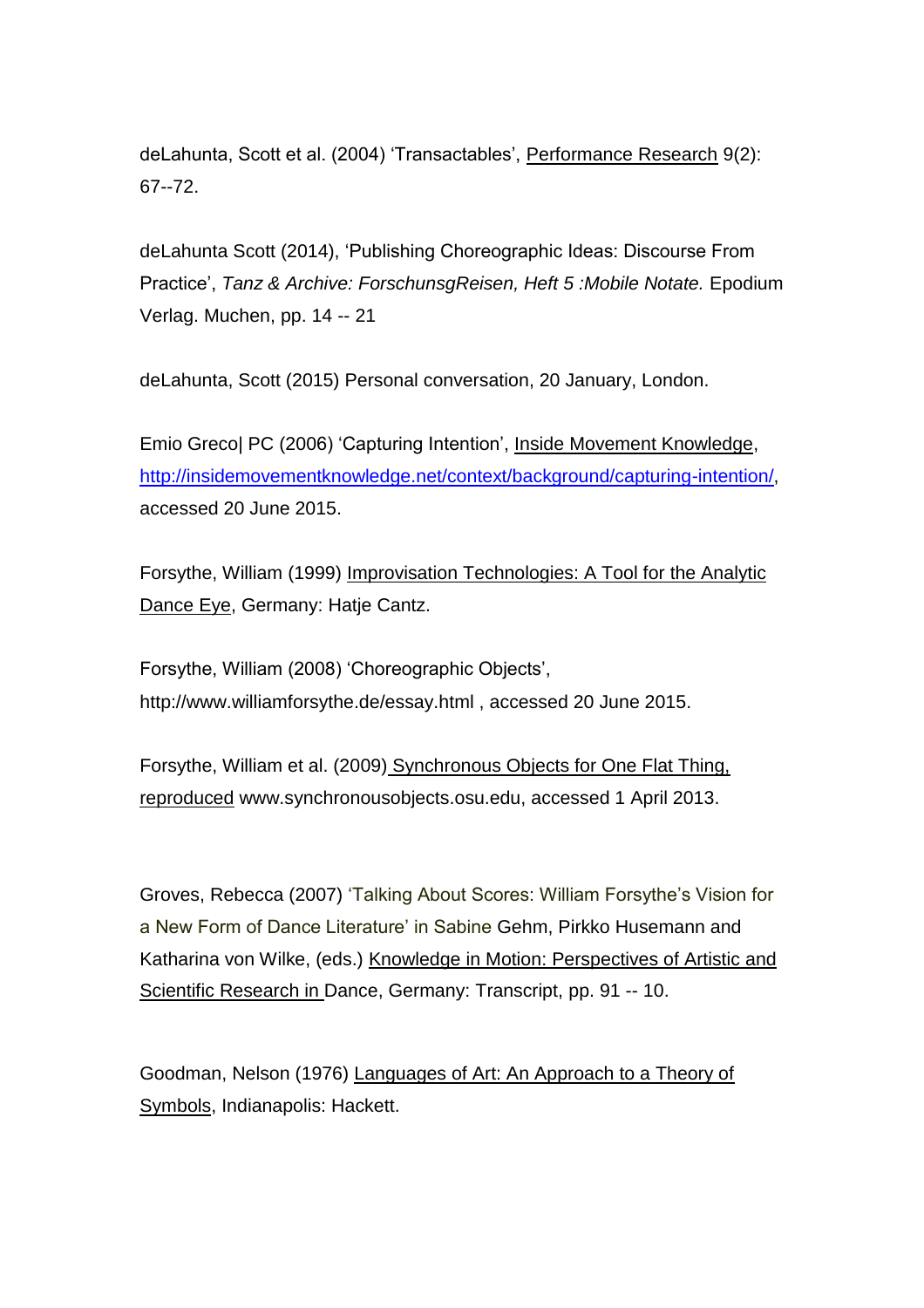Hutchinson Guest (2000) 'Is Authenticity to be Had?' in Stephanie Jordan (ed) Preservation Politics: Dance Revived, Reconstructed, Remade*,* London: Dance Books, pp. 65 -- 85

Hutchinson Guest, (2005) Labanotation: The System of Analyzing and Recording Movement*,* New York and London: Routledge.

Leach, James, deLahunta, Scott and Whatley, Sarah. (2008 – 2009) 'Choreographic Objects: Traces and Artifacts of Physical Intelligence', [http://projects.beyondtext.ac.uk/choreographicobjects/,](http://projects.beyondtext.ac.uk/choreographicobjects/) accessed 04 March 2015.

Leach James (2013) 'Choreographic Objects: Contemporary Dance, Digital Creations and Prototyping Social Visibility', Journal of Cultural Economy, 7 (4): 458 -- 475,

[http://www.tandfonline.com/doi/abs/10.1080/17530350.2013.858058,](http://www.tandfonline.com/doi/abs/10.1080/17530350.2013.858058) accessed 01 March 2014.

Lehoux, N. (2013) 'Dance literacy and digital media: Negotiating past, present and future representations of movement', International Journal of Performance Arts and Digital Media*,* 9 (1): 153 – 174.

Lepecki (2007) 'Choreography as an Apparatus of Capture', The Drama Review, 51 (2): 119 -- 123.

Maletic, Vera (2001) 'Qualitative Annotations of Labanotation Scores Revisited', Proceedings of International Council of Kinetography Laban/Labanotation.

Manning, Erin (2013) Always More Than One: Individuation's Dance*,* USA: Duke University Press

McCormack, Derek (2013) Refrains for Moving Bodies, USA: Duke University Press.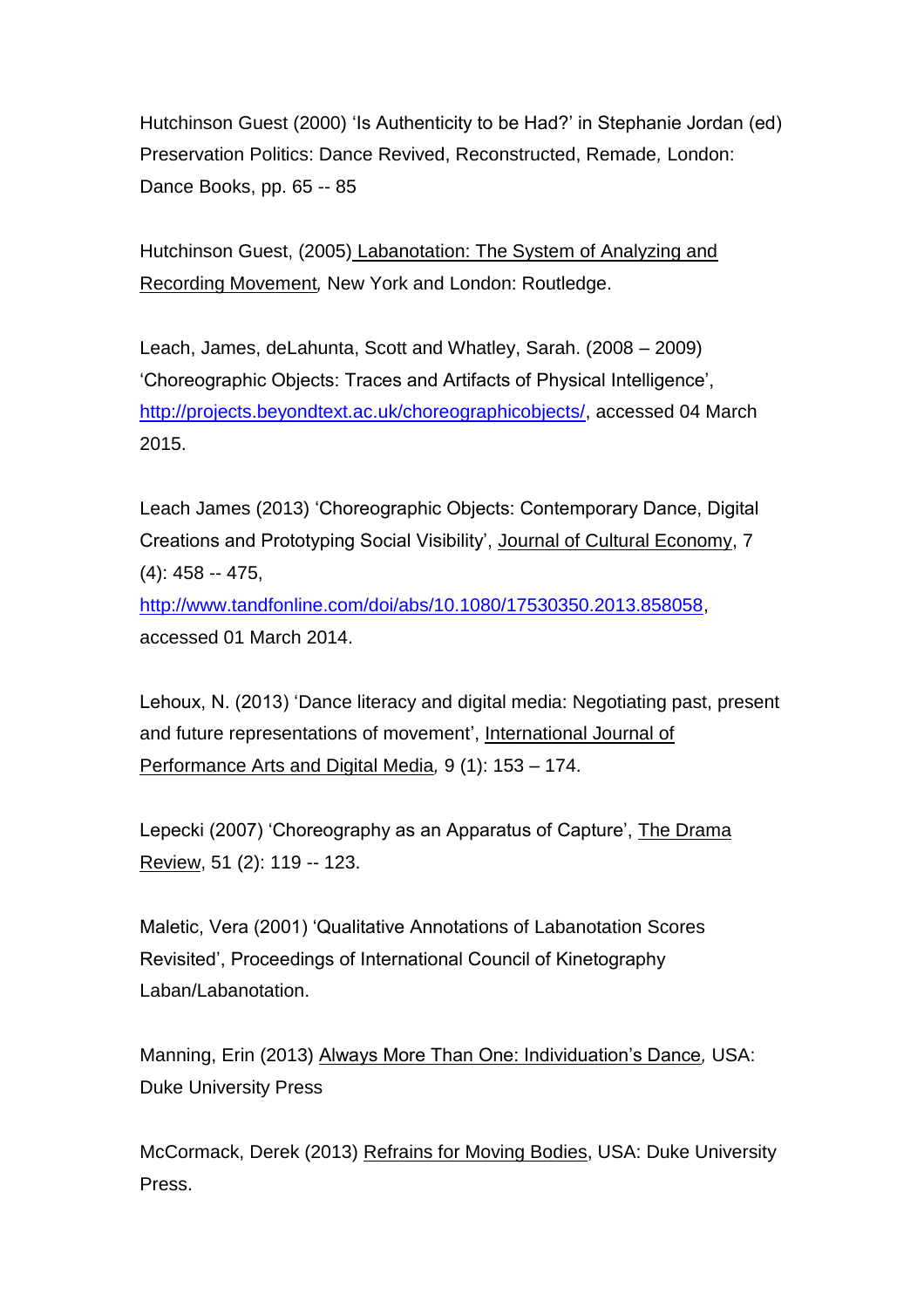McFee, Graham (1992) Understanding Dance, London: Routledge.

McFee, Graham (2011) The Philosophical Aesthetics of Dance: Identity, Performance and Understanding, Hampshire: Dance Books.

Motion Bank (2013) [http://motionbank.org/,](http://motionbank.org/) accessed 20 June 2015.

Noë, Alva (2009) 'Alva Noë on Dance, Knowledge and Synch. Objects', [http://synchronousobjects.osu.edu/blog/tag/alva-noe/,](http://synchronousobjects.osu.edu/blog/tag/alva-noe/) accessed 10 May 2015.

Palazzi, Maria (2009) 'The Objects', [http://synchronousobjects.osu.edu/content.html#/VideoAbstractionTool,](http://synchronousobjects.osu.edu/content.html#/VideoAbstractionTool) accessed 06 June 2015.

Paxton, Steve (2008) Material for the Spine, Brussels: Contradanse.

'Piecemaker' (2012) [http://www.motionbank.org/en/event/pm2go-easy-use](http://www.motionbank.org/en/event/pm2go-easy-use-video-annotation-tool)[video-annotation-tool,](http://www.motionbank.org/en/event/pm2go-easy-use-video-annotation-tool) accessed 6 June 2015.

Phelan Peggy (1993) Unmarked: The Politics of Performance, London and New York: Routledge.

Rubidge, Sarah (2000) 'Identity and the Open Work' in Stephanie Jordan (ed) Preservation Politics: Dance Revived, Reconstructed, Remade*,* London: Dance Books, pp. 205 -- 215.

Rubidge, Sarah (2009) 'Towards and Understanding of Liminal Imagery in the Digital Domain', Proceedings from Dance Dialogues: Conversations Across Cultures, Artforms and Practices, 13 – 16 July 2008, Queensland University of Technology, Brisbane, Australia.

Siobhan Davies et al (2009) Siobhan Davies RePlay, [http://www.siobhandaviesreplay.com/,](http://www.siobhandaviesreplay.com/) accessed 20 June 2015.